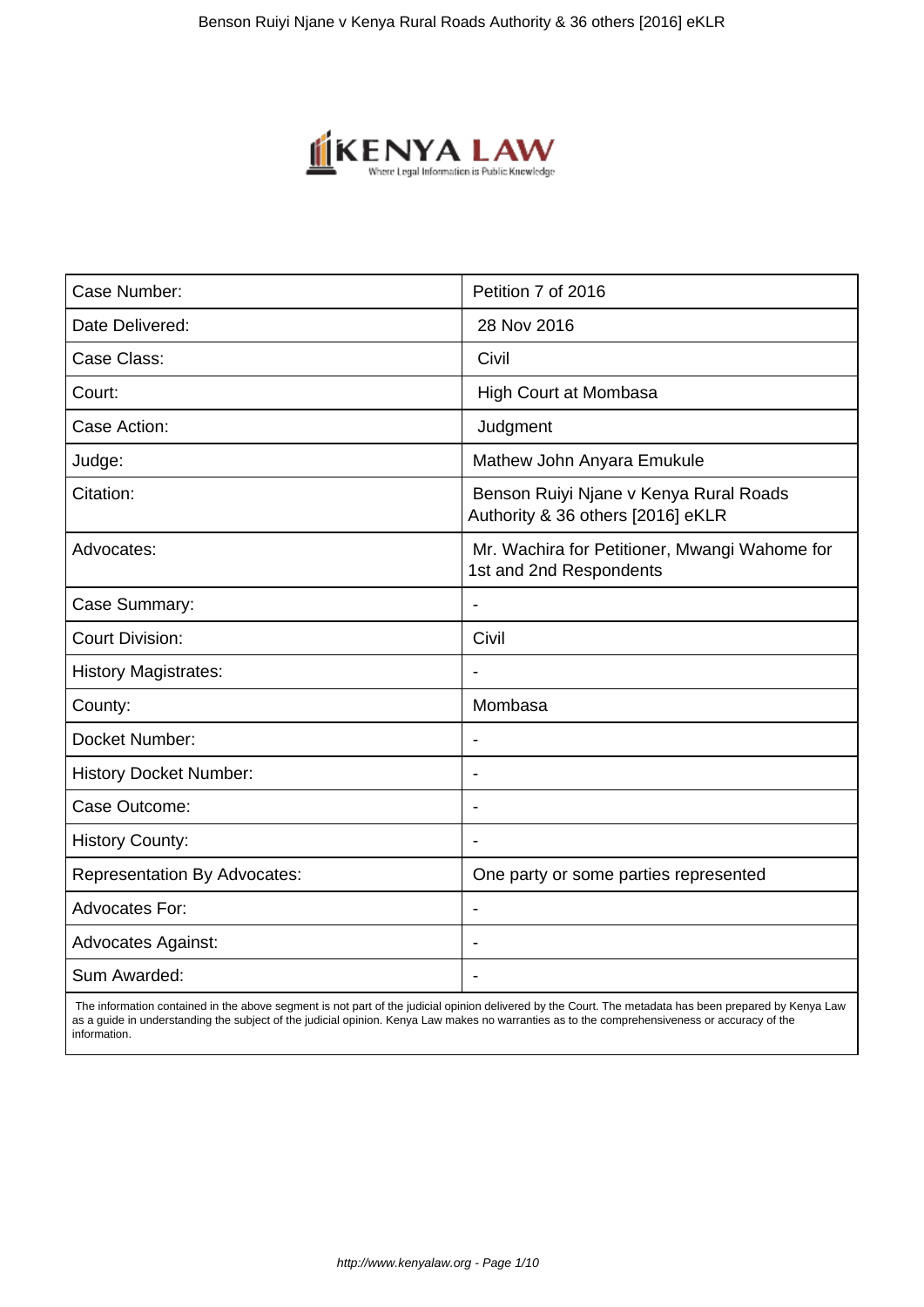# **REPUBLIC OF KENYA**

## **IN THE HIGH COURT OF KENYA**

### **AT MOMBASA**

# **PETITION NO. 7 OF 2016**

**IN THE MATTER OF: THE CONSTITUTIONOF KENYA ARTICLES 22(3) (C), 29A, 331A, 35(1)(B), 40(3) AND 47(1)**

**BENSON RUIYI NJANE.…………………...............……...……….PETITIONER**

**VERSUS**

**1. KENYA RURAL ROADS AUTHORITY**

**2. DIRECTOR GENERAL KENYA RURAL ROADS**

**AUTHORITY ENGINEEER J.O. OGANGO**

**3. INSPECTOR-GENERAL OF POLICE.….........................…....RESPONDENTS**

**AND**

**SHADRACK KAMBI & 34 OTHERS........................…...INTERESTED PARTIES**

### **JUDGMENT**

1. By an Amended Petition dated 19<sup>th</sup> April, 2016 and filed on 20<sup>th</sup> April, 2016, the Petitioner, Benson Ruiyi Njane sought the following nine orders –

(i) a declaration that the Respondents have violated Articles 35(1) (b), 29(a) and40(3) of the Constitution of the Republic of Kenya by refusing to release motor vehicle registration number KBB 112 K to the Petitioner, leaving it without security prone to vandalism and by refusing to reveal the names of the officers who detained the vehicle;

(ii) a declaration that the Second Respondent has violated Article 47(1) of the Constitution of the Republic of Kenya by failing to provide an administrative action that is expeditious, efficient, lawful, reasonable and procedurally fair;

(iii) a declaration that the detention of motor vehicle registration number KBB 112 K by officers of the First Respondent working under instruction or command of the Second Respondent is illegal and unlawful;

(iv) a declaration that the Second Respondent refusal to release motor vehicle registration number KBB 112 K to the Petitioner was unnecessary, callous, malicious and illegitimate and has rendered necessary the filing of this Petition since the Respondent must be compelled to comply;

(v) an order for compensation for loss of earnings from motor vehicle registration number KBB 112 K at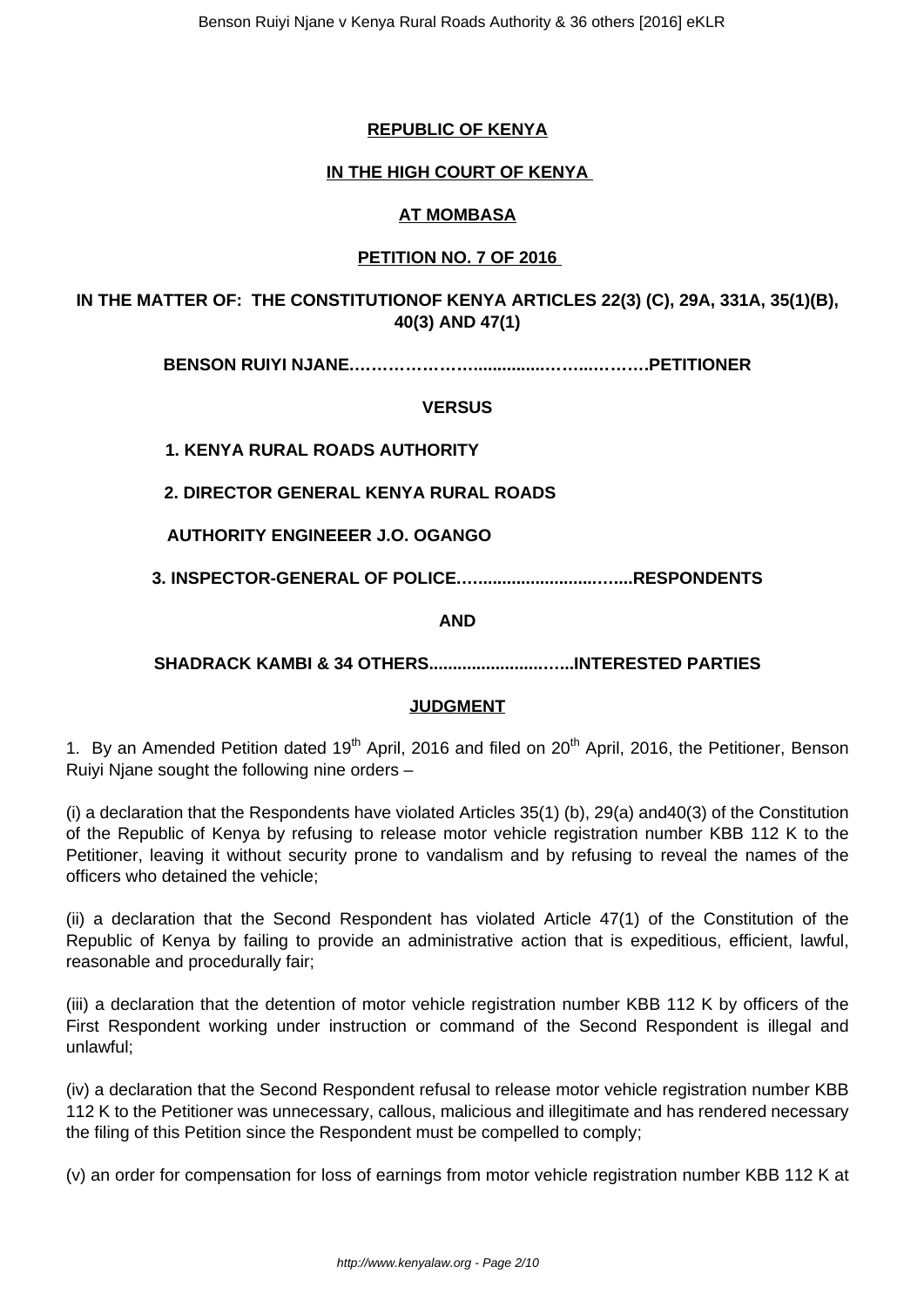the rate of Kshs. 18,000 per day from 1/3/2016 when it was unlawfully detained to the date it will be released to the Petitioner;

(vi) general damages, punitive and aggravated damages against the First and Second Respondents for the refusal to release the motor vehicle and for behavior that can only be punished by an order for adequate general and aggravated damages to be assessed with reference to the loss of earnings and the eminent risk of a suit being levelled against the Petitioner for breach of contract following the illegal detention of his vehicle. The amount should be in a sum that would be felt by the Respondents so that the Respondents will not in the future behave in a similar manner;

(vii) a declaration that the Second Respondent is not fit and competent to hold public office;

(viii) an order that the Respondents be compelled to release and return the insurance sticker, ignition keys and number plates in respect of motor vehicle registration number KBB 112 K to the Petitioner and in default the Petitioner be allowed to move the vehicle using self-made number plates or Kenya garage number plates pending the hearing and determination of this Petition;

(ix) an order that all costs of this Petition irrespective of the outcome be paid by the Respondents jointly and severally.

2. The Petition was supported by the Affidavit of the Petitioner, Benson Ruivi Niane sworn on 19<sup>th</sup> April, 2016, in which the Petitioner details the circumstances under which his motor vehicle registration number KBB 112 K Faw Tipper was detained at Lunga Lunga, Kwale County.

3. The Amended Petition was followed by a Chamber Summons dated and filed on the same date with the Petition, under a Certificate of Urgency. The Petitioner sought one order, that pending the hearing and determination of the Petition, the motor vehicle be released to the Petitioner. The Chamber Summons was heard on 21<sup>st</sup> April, 2016, and an order was made for the release of the motor vehicle to the Petitioner together with its ignition key, insurance sticker and number plates and in default the Petitioner be allowed to use self-made number plates or Kenya Garage Number Plates to move the vehicle.

4. In his Replying Affidavit Livingstone Kinyanjui Ngugi like the Petitioner describes the circumstances under which the Petitioner's motor vehicle was detained, and vehicle's number plates removed and taken to the National Safety Authority in Nairobi for safe keeping until collected by the owner. He depones that the driver of the motor vehicle ran away when he went to call the owner of the motor vehicle, the Petitioner. The deponent says that when he failed to return, he and his colleague decided to, and removed the vehicle number plates.

5. This deponent also depones that all the actions he and his colleagues took were in accord with the statutory mandate of the Kenya Rural Roads Authority (the First Respondent) and in particular Section 7(2) (d) and (f) of the Roads Act, [Cap 403, Laws of Kenya] and the regulations thereunder which mandate it to oversee the management of traffic on rural roads and other issues related to road safety.

6. This deponent admits that they did not weigh the motor vehicle because the driver ran away, and that they did not tow it because of the road conditions. That they just left it where it was stopped after removing the registration plates, that they did not take the licence, or the ignition key of the motor vehicle. He denies detention of the motor vehicle, that by stopping the motor vehicle they did not violate the law or the Constitution, and they could not charge any one because they did not know whether an offence had been committed as the vehicle was not weighed because the driver had ran away. He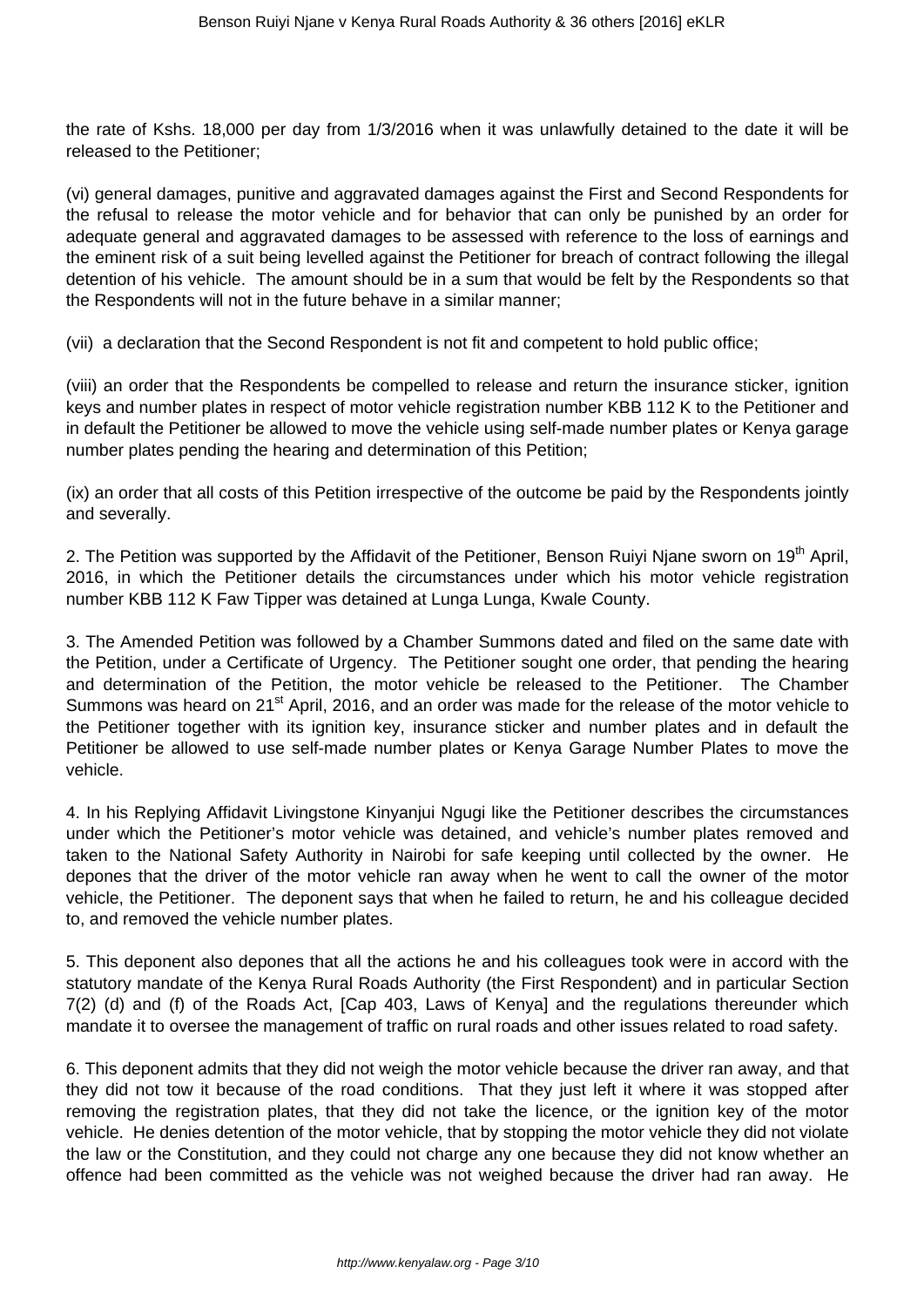urged that the Petition and the Chamber Summons under it were unwarranted and that it should be dismissed with costs.

7. However, in a **Further Affidavit** sworn and filed on 5<sup>th</sup> May, 2016, by Sammy Kamau, the driver of the subject motor vehicle denies completely, the averments in the Replying Affidavit of Livingstone Kinyanjui Ngugi, and says –

(a) He informed the First Respondent's officers that the vehicle was not overloaded since it had been weighed at site and he was aware of the tonnage he had carried;

(b) He challenged the officers to weigh the vehicle but officers ordered him to drive to Diani where the vehicle would be weighed, and they followed him to Lunga Lunga cess station and he parked the vehicle off the road and alighted to call the Petitioner to send him money to pay the cess station;

(c) While making the call the offices of the First Respondent came out of their vehicle and started to remove the number plates. They climbed into the truck's cabin and removed the vehicle's insurance sticker and ignition key;

(d) The two officials of the First Respondent asked me to meet them at Rongai Restaurant in Ukunda at 4 p.m. with Kshs. 50,000 so that I could get back the items they took away;

(e) I pleaded with them to at least give back the insurance sticker and ignition key to enable me drive to Diani but they refused. I even requested them to weigh the vehicle using the portable weighing machine and they declined;

(f) I did not run away as alleged in the affidavit. I was left with the vehicle after the officers left with the ignition key and the number plates;

(g) He was the only driver to that vehicle. The officers did not even ask for my driving license. It is therefore very suspicious for the deponent of the replying affidavit to say that I was making a call to the driver of the vehicle when I ran away while they admit that I was the one driving the vehicle when they stopped it;

(h) I met with the two offices of the First Respondent in Ukunda on 2/3/2016 on that date they demanded Kshs. 30,000. The Petitioner refused to pay saying that the vehicle had not overloaded, and that is when they told me that the vehicle will rot at Lunga Lunga since they were forwarding the number plates and the other items to their Nairobi office;

(i) The allegation that I ran away is therefore a lie. I was with the officers of First Respondent from the time they stopped the vehicle, when they removed the number plates and on two occasions at Ukunda. At no time did they ask for my details or driving licence or demand the weighing of the vehicle to establish tonnage of the load carried. They did not even tag me for any suspected wrong doing, in this instance over-loading;

(j) The officers refused to give me the ignition key and insurance sticker to enable me drive the truck to Diani for weighing. They refused to weigh the vehicle at Lunga Lunga using the portable weighing machine. Efforts to have the vehicle weighed were thus frustrated by the officers of the First Respondent who kept asking for money without subjecting the vehicle to weighing. We did not know what else to do other than seek a court order to allow us move the vehicle;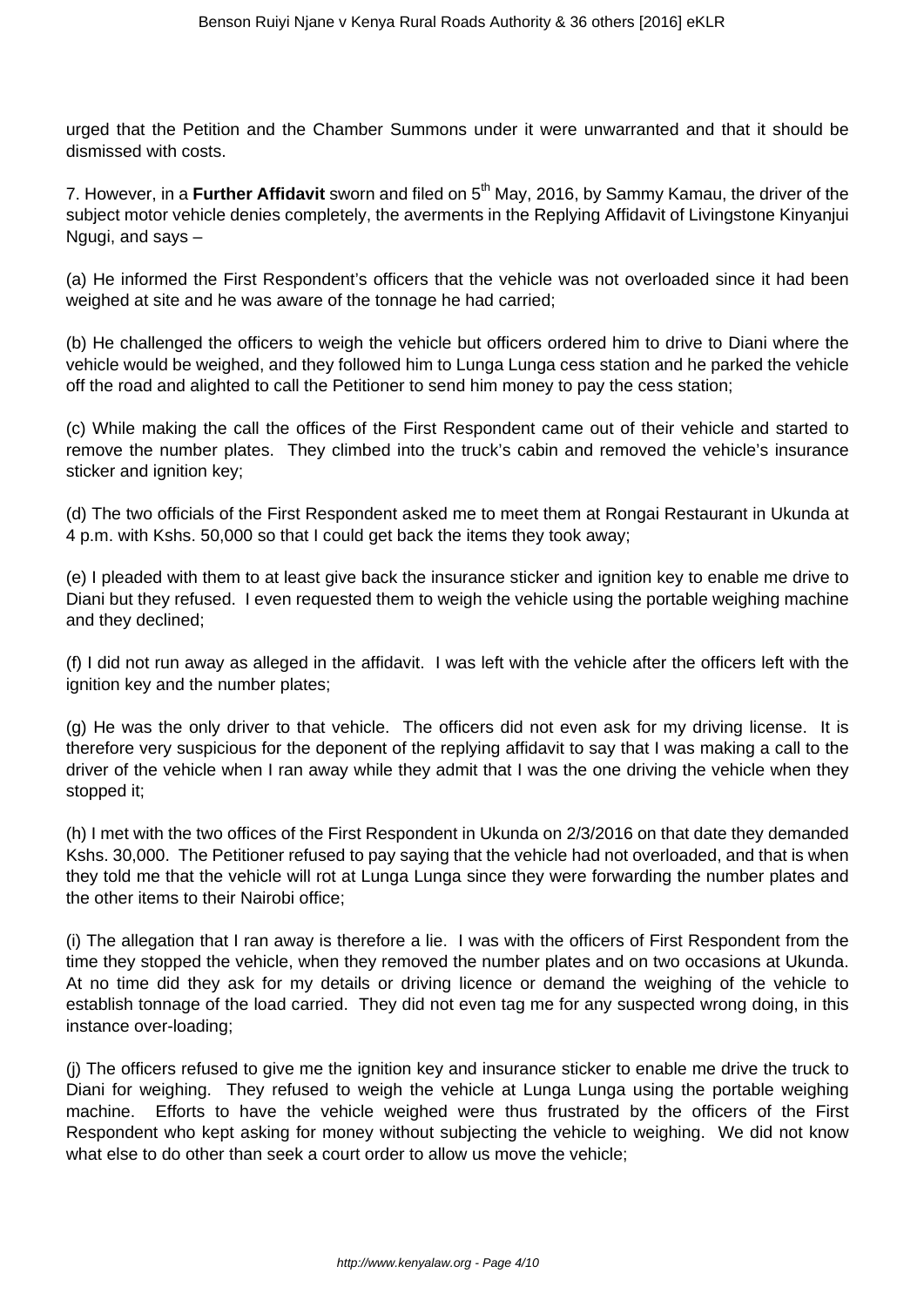(k) As a truck driver I know that offences related to over-loading are brought against both the driver and owner of the vehicle. The vehicle carries ballast and sand and has the owner's telephone number written in large font on the carrier. If I ran away the officers could have called the owner of the truck and notify him or even charge him.

8. There is no reply by the Respondents representative to the Further Affidavit of Sammy Kamau, his averments on oath are therefore uncontroverted.

9. In addition to the Petition, the Supporting Affidavit, the Replying Affidavit, and the Further Affidavit aforesaid, respective counsel filed written submissions in support of the Petitioner's and Respondents' positions. The Petitioner's counsel's submissions dated  $27<sup>th</sup>$  June, 2016 were filed on  $29<sup>th</sup>$  June, 2016. The Respondent's counsel's submissions dated 22<sup>nd</sup> July, 2016, were filed on 25<sup>th</sup> July, 2016. The two submissions are diametrically opposed to each other. Whereas the Respondents' counsel submits that the Respondents' officers or personnel were exercising their statutory mandate under the Traffic Act and other enabling provisions, the Petitioner's counsel pleads that the Respondents' officers or personnel acted contrary to both the Constitution, and the Fair Administrative Action Act 2015, and that the Petition should be allowed with costs. I will begin with the Respondents' case.

## **The Respondents' Submissions**

10. The facts are not disputed. Counsel for the Respondents submits that, one Livingstone Kinyanjui Ngugi, the officer in charge of Axle Load Unit, Kenya Rural Roads Authority (KERA) was directed by the Director-General of KERA, along with other officers from KERA, accompanied by Police Officers (who are unnamed), but headed by Corporal Amos Munyiri left Nairobi to the Coast Region for inspection of axle load weights of motor vehicles using roads managed by KERA in the Coast region. He admits the officers were using motor vehicles KCD 315G and KBL 120G.

11. Counsel reiterates the contents of the Replying Affidavit of Livingstone Kinyanjui Ngugi, that while on their inspection, they encountered a lorry, make FAW Tipper which joined the Lunga Lunga Mombasa Road from a side road. They stopped it and introduced themselves to the driver, and demanded that the lorry which they said was carrying sand, be weighed for them to ascertain it was carrying the lawful load.

12. However, contrary to the claim by the Respondents' personnel that the driver of the lorry informed them that he was not the lorry's usual driver, of the vehicle, and that he should be allowed to call usual driver of the vehicle, the Further Affidavit of Sammy Kamau is categorical that he, Sammy Kamau, was the driver of lorry and had been the driver since the owner of the lorry, the Petitioner, had been awarded a contract to supply building materials to Ryanja Enterprises Limited at a cost of Kshs. 18,000/= per day and that the contract had been terminated as the lorry had been detained for over forty (40) days. He had not ran away. He had gone to call the owner of the vehicle, the Petitioner, for money to pay at the cess station. The officers of the Respondents had ripped off the number plates of the vehicle, the insurance sticker and ignition key by the time he turned to them. The Petitioner had refused to give him money for payment at the cess station, he had refused to pay him Kshs. 50,000/= bribe to the officers even when it was reduced to Kshs. 30,000/=

13. The Replying Affidavit of Livingstone Kinyanjui Ngugi has not replied to the claims of bribery, insisting that they (the officers) carried out their mandate in accordance with the law applicable, and cannot be accused of any administrative impropriety let alone a breach of any provision of the Constitution.

14. In their submissions, counsel reduced their submissions into two issues, **firstly** whether the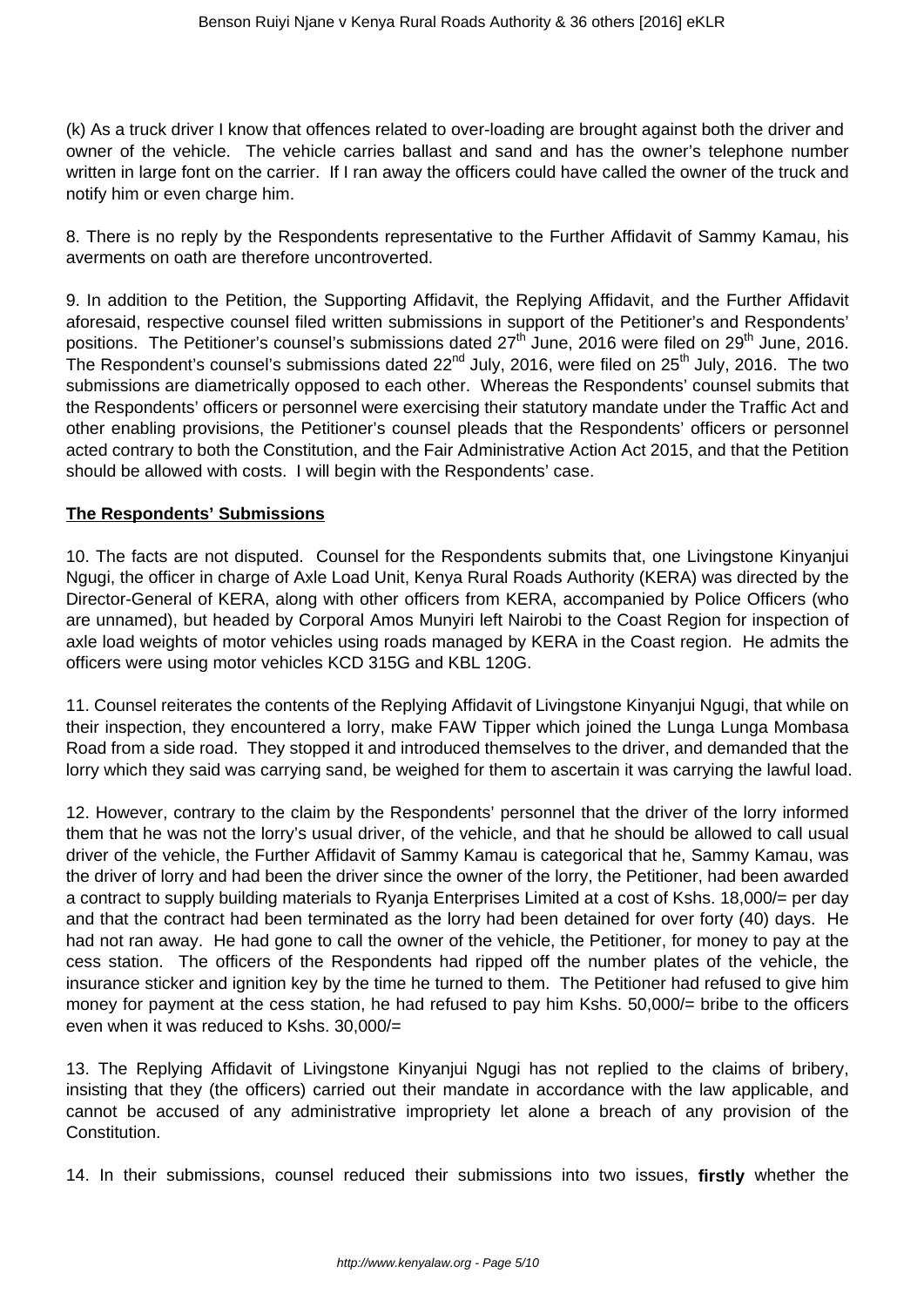Petitioner's constitutional rights were infringed by the Respondents, sub-divided into specific sub-issues –

(i) the right to fair administrative action;

(ii) the right of access to information held by another person and required for the exercise or protection of any right of fundamental freedom:

(iii) right not to be arbitrarily deprived of property of any description or any interest in, or right over any property of any description;

and

(2) **secondly**, whether the Petitioner is entitled to damages.

#### **The Petitioner's Case**

15. The Petitioner's counsel too, raised the same two issues raised by counsel for the Respondents, but added a third issue, whether the Petitioner is entitled to costs for the Petition. But before the court can deal with the basic substantive issues set out above, I think it is necessary to deal with what would have been a preliminary objection, if it had been raised at the hearing of the Petition.

16. The preliminary issue is essentially a procedural objection. Since the advent of the Constitution of Kenya, 2010 and the provisions of Article 159(2)(d) of the Constitution – **"that justice shall be administered without undue regard to procedural technicalities"** our jurisprudence has tended to ignore procedural rules as merely technical, and should be disregarded to achieve substantial justice. I think however Article 159(2)(d) should be read with the procedural article, per excellence, Article 47 of the Constitution. That Article provides –

**"(1) Every person has the right to administrative action that is expeditious, efficient, lawful, reasonable and procedurally fair.** 

**(2) If a right or fundamental freedom of a** 

**person has been or is likely to be adversely affected by administrative action, the person has the right to be given written reasons for the action".**

17. Tied to this provision (47(1)(2)) are the provisions of Section 67 of the Roads Act,(Cap 408) which provides –

**"Where any action or other legal proceeding lies against an Authority for any act done in pursuance or execution, or intended execution of an order made pursuant to this Act or of any public duty, or in respect of any alleged neglect or default in the execution of this Act or of any such duty, the following provisions shall have effect—** 

**(a) the action or legal proceeding shall not be commenced against the Authority until at least one month after written notice containing the particulars of the claim and of intention to commence the action or legal proceedings, has been served upon the Director-General by the plaintiff or his agent; and**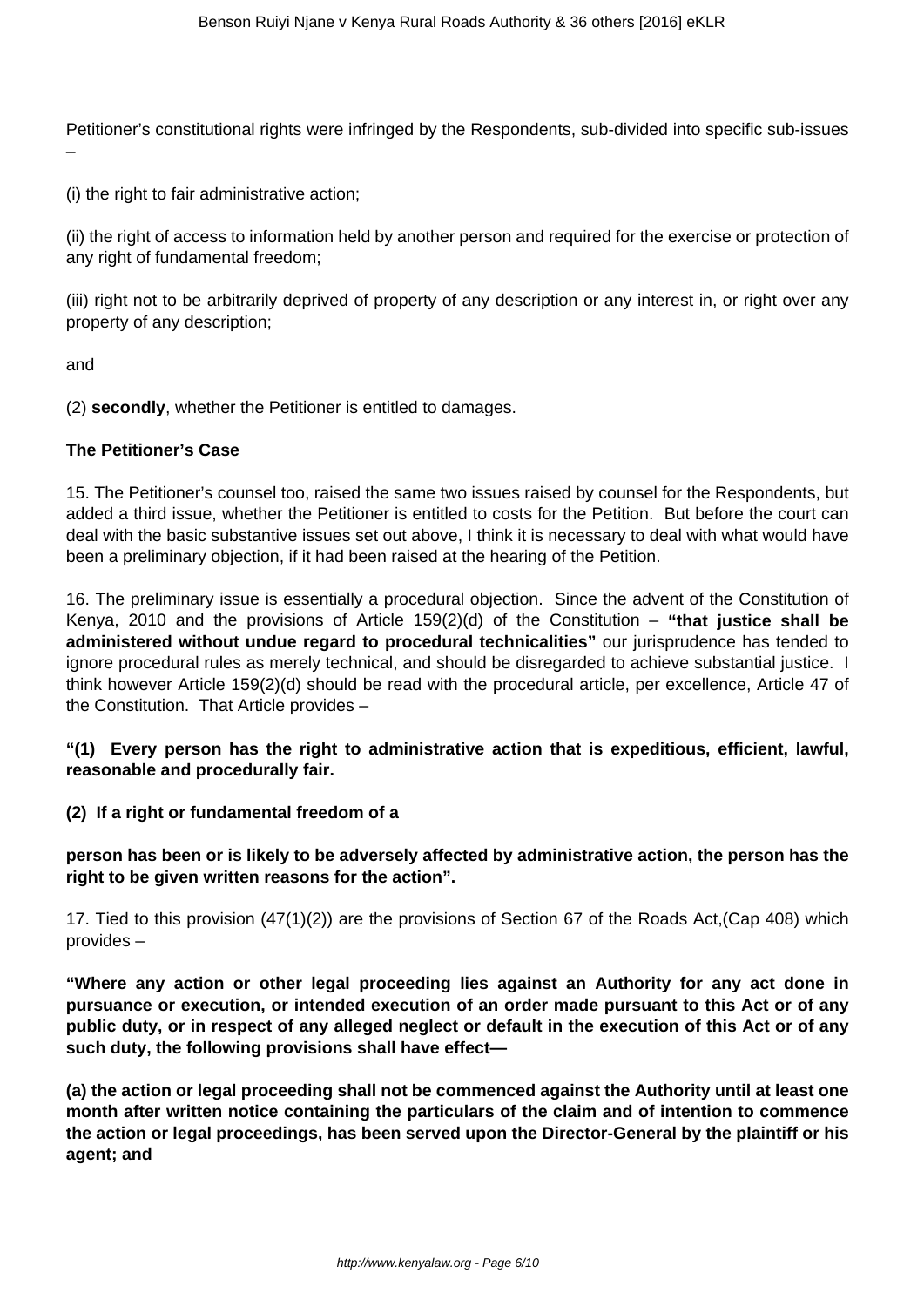# **(b) such action or legal proceedings shall be instituted within twelve months next after the act, neglect, default complained of or, in the case of a continuing injury or damage, within six months next after the cessation thereof.**

18. In this case the act of neglect or default complained of occurred on 1<sup>st</sup> March, 2016 at Lunga Lunga and did not cease until some fifty two (52) days later. The complainant, the Petitioner was required to give the Respondents at least thirty (30) days' notice in writing. The Petition was filed on 11<sup>th</sup> March, 2016, that is ten (10) days after occurrence of the act complained of, that is the detention of the Petitioner's vehicle on  $1<sup>st</sup>$  March, 2016. That was contrary to the provisions of Section 67(1) of the Roads Act. Procedurally therefore, the Petitioner did not give the Respondents the thirty (30) days statutory notice which the law required.

19. Article 22(3) provides that the Chief Justice shall make rules providing for the court proceedings referred to in this Article, which shall satisfy the criteria that –

**(a) …**

**(b) Formalities relating to proceedings, including commencement of the proceedings, are kept to the minimum, and in particular that the court shall, if necessary, entertain proceedings on the basis of informal documentation.**

20. Rule 4(1) of the **Constitution of Kenya (Protection of Rights and Fundamental Freedoms) Practice and Procedure Rules, 2013** (LN No. 117 of 2013) provides that –

**"4(1) Where any right or fundamental freedom provided for in the Constitution is allegedly denied, violated or infringed or threatened, a person so affected or likely to be affected, may make an application to the High court in accordance with these rules."**

21. Thus reading Article 22(3) and rule 4(1) above, it is clear that there is no statutory or other limitation to instituting proceedings alleging that a right or fundamental freedom provided for in the Constitution is allegedly denied, violated or infringed or threatened. The only condition is that the Applicant/Petitioner must **inter alia** disclose –

**(a)**

**(b)**

### **(c) the constitutional provision violated;**

**(d) the nature of injury caused or likely to be caused to the Petitioner or the person in whose name the Petitioner has instituted the suit, or in a public interest case to the public, the class of persons or community.**

22. The limitation set out in Section 67 of the Roads requiring notice of thirty days to the Authority before instituting suit only applies to ordinary civil claims. It does not apply to cases (Petitions/Applications) alleging that a right or fundamental freedom in the Bill of Rights has been denied, violated or infringed or threatened. The Respondents' claim to the contrary is not borne out by the Constitution, and that leg of defence therefore fails.

# **The Petitioner's and Respondents' Common Issue**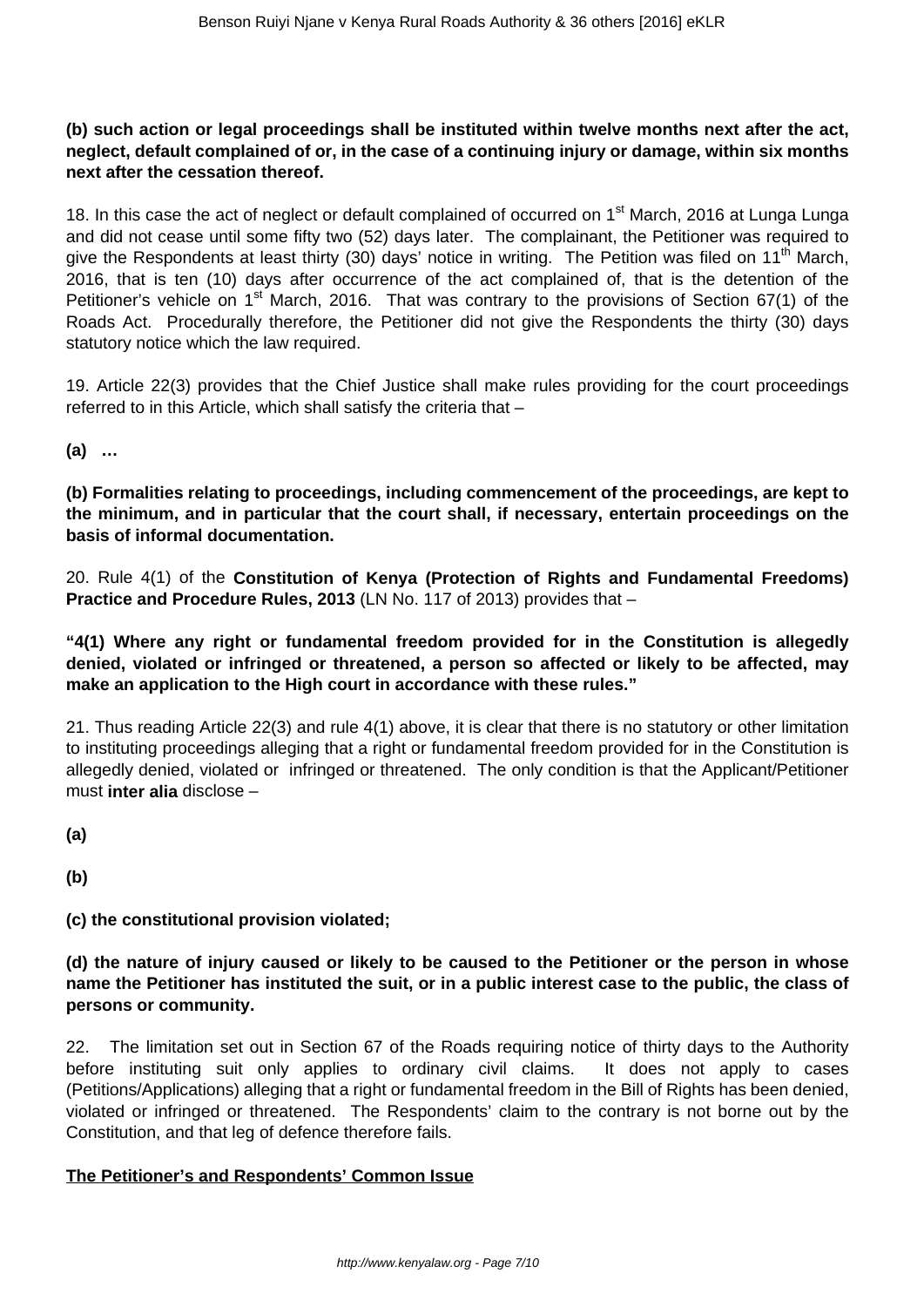23. The common issue between the Petitioner and the Respondents is whether the Petitioner's right to property as guaranteed under Article 40 of the Constitution was violated.

24. Article 40(3) of the Constitution of Kenya 2010 provides –

**"40(1)**

**(2)**

**(3) The State shall not deprive a person of property of any description, or of any interest in, or right over, property of any description, unless the deprivation—** 

**(a) results from an acquisition of land or an interest in land or a conversion of an interest in land, or title to land, in accordance with Chapter Five; or** 

**(b) is for a public purpose or in the public interest and is carried out in accordance with this Constitution and any Act of Parliament that— (i) requires prompt payment in full, of just compensation to the person; and (ii) allows any person who has an interest in, or right over, that property a right of access to a court of law."**

25. It was contended by counsel for the Petitioner that his right to property had been violated by detention of his vehicle for over fifty two (52) days. Detention, is, with respect is not taking over of property in terms of Article 40(3) of the Constitution. Article 40(3) contemplates, an "expropriation" the permanent taking away of property usually land or building for public purposes which attracts **just** compensation in terms of both the Constitution and the Land Acquisition Act, [Cap 295, Laws of Kenya]. The detention of a motor vehicle, a vessel, aircraft, may give rise to an action in damages, not a Constitutional Petition. That is why these sort of Petitions are frowned upon by courts. For instance in the Indian case between **DR. B. SINGH vs. UNION OF INDIA & OTHERS**, decided on 11<sup>th</sup> March, 2004, in Writ (Petition) No. 122 of 2004, the court said –

**"…Public Interest Litigation which has now come to occupy an important field in the administration of law should not be "publicity interest litigation" or "private interest litigation" or "politics interest litigation" or the latest trend "paise income litigation". If not properly and strictly regulated at least in certain vital areas or spheres and abuse averted it becomes also a tool in unscrupulous hands to release vendetta and wreck vengeance, as well to malign not only an incumbent to be in office but demoralise and deter reasonable or sensible and prudent people even agreeing to accept highly sensitive and responsible offices for fear of being brought into disrepute with baseless allegations. There must be real and genuine public interest involved in the litigation and concrete or credible basis for maintaining a cause before court and not merely an adventure of knight errant borne out of wishful thinking. It cannot also be invoked by a person or a body of persons to further his or their personal causes or satisfy his or their personal grudge and enmity. Courts of justice should not be allowed to be polluted by unscrupulous litigants by resorting to the extraordinary jurisdiction."**

26. In the case of **HARRIKISSOON vs. ATTORNEY-GENERAL OF TRINIDAD AND TOBAGO [1980] A.C. 202** where the court said -

**"The notion that wherever there is a failure by an organ of government or a public authority or public officer to comply with the law this necessarily entails the contravention of some human right or fundamental freedom guaranteed to individuals by Chapter 1 of the constitution is**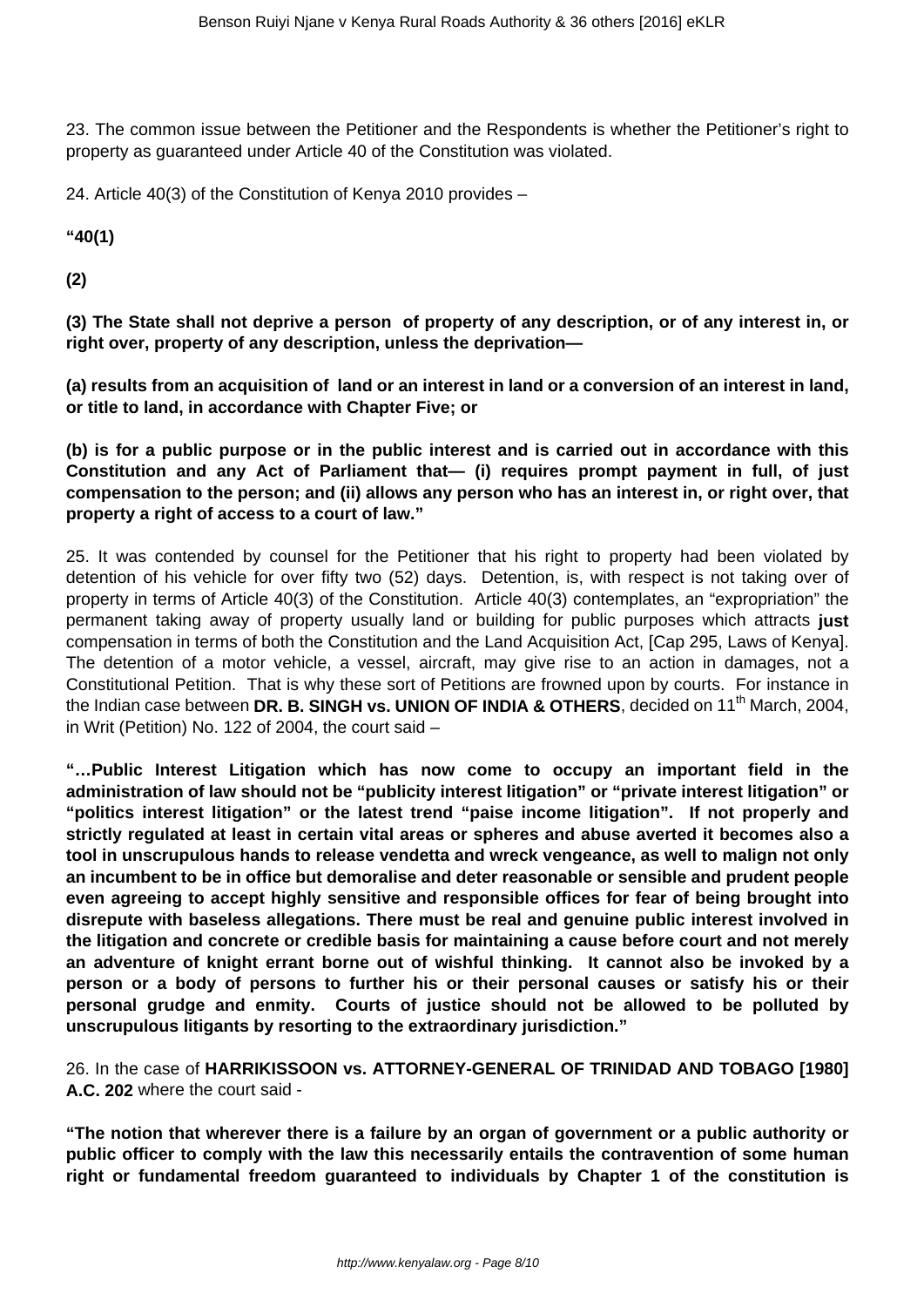**fallacious. The right to apply to High Court under Section 6 (our Section 23) of the Constitution for redress when any human right or freedom is or is likely to be contravened, is an important safeguard of those rights and freedoms; but its value will be diminished if it is allowed to be misused as a general substitute for the normal procedures of invoking judicial control of administrative action. The mere allegation that a human right has been or is likely to be contravened is not itself sufficient to entitle the Applicant to invoke the jurisdiction of the court under the Section if it is apparent that the allegation is frivolous, vexatious or abuse of the process of court, as being solely for the purpose of avoiding the necessity of applying in the normal way for appropriate judicial remedy for unlawful administrative action which involves no contravention of any human right or fundamental freedom."**

27. The Indian courts used strong language, constitutional jurisdiction should not be **"polluted"** with ordinary claims which can be litigated under the ordinary civil process of the court where oral evidence is given, and the veracity of witness is tested by cross-examination. In this case the right of the Petitioner to property was neither violated nor was it threatened. The claim for violation under Article 40(3) of the Constitution does not lie, and is rejected.

28. Article 47 of the Constitution guarantees every person the right to administrative action that is expeditious, efficient, lawful, reasonable and procedurally fair.

29. The Respondent argues that its officers were carrying out their mandate under Section 106(4) and (4A) of the Traffic Act, [Cap 403, Laws of Kenya]. These provisions say –

### **"106(1) – (3)**

**4 Any police officer, licensing officer or inspector, if he is of the opinion that any vehicle is being used in contravention of section 55 or section 56 or in contravention of any rules relating to the construction, use and equipment of vehicles, may by order prohibit the use of such vehicle, under such conditions and for such purposes as he may consider necessary for the safety of the public or to ensure that such vehicle does comply with the provisions of section 55 or 56; and any such order shall remain in force until the repairs specified therein have been satisfactorily completed and the vehicle has been certified as complying with the rules relating to construction, use, equipment and eight.**

**4A Where a police officer, licensing officer or inspector makes an order under sub-section (40 he may remove the vehicle identification plates and the vehicle licence and, if he does so, shall deliver them to the Authority to be kept while that order remains in force."**

30. These provisions are however subordinate, and must be implemented in accordance with Article 47 of the Constitution and Section 4(6) of the Fair Administrative Action 2015, which expressly provides that procedure in any other law must conform to the principles in Article 47 of the Constitution. This calls into question the constitutionality of the provisions of Section 106(4) and 4A of the Traffic Act which empower Police Officers at the spar of the moment to ground a person's motor vehicle without due process. That is of course not an issue for determination in this matter, but it does call into question the consistency of Section 106(4) and (4A) of the Traffic Act, with the clear requirements of Article 47, and Section 4(6) of the Fair Administrative Action Act.

31. In this regard, I am of the considered view that the Petitioner's rights to fair administrative action that is expeditious, efficient, lawful, reasonable and procedurally fair was infringed by the Respondent's officers. One cannot separate **"legality"** (lawfulness under Section 106(4) and 4A of the Traffic Act)